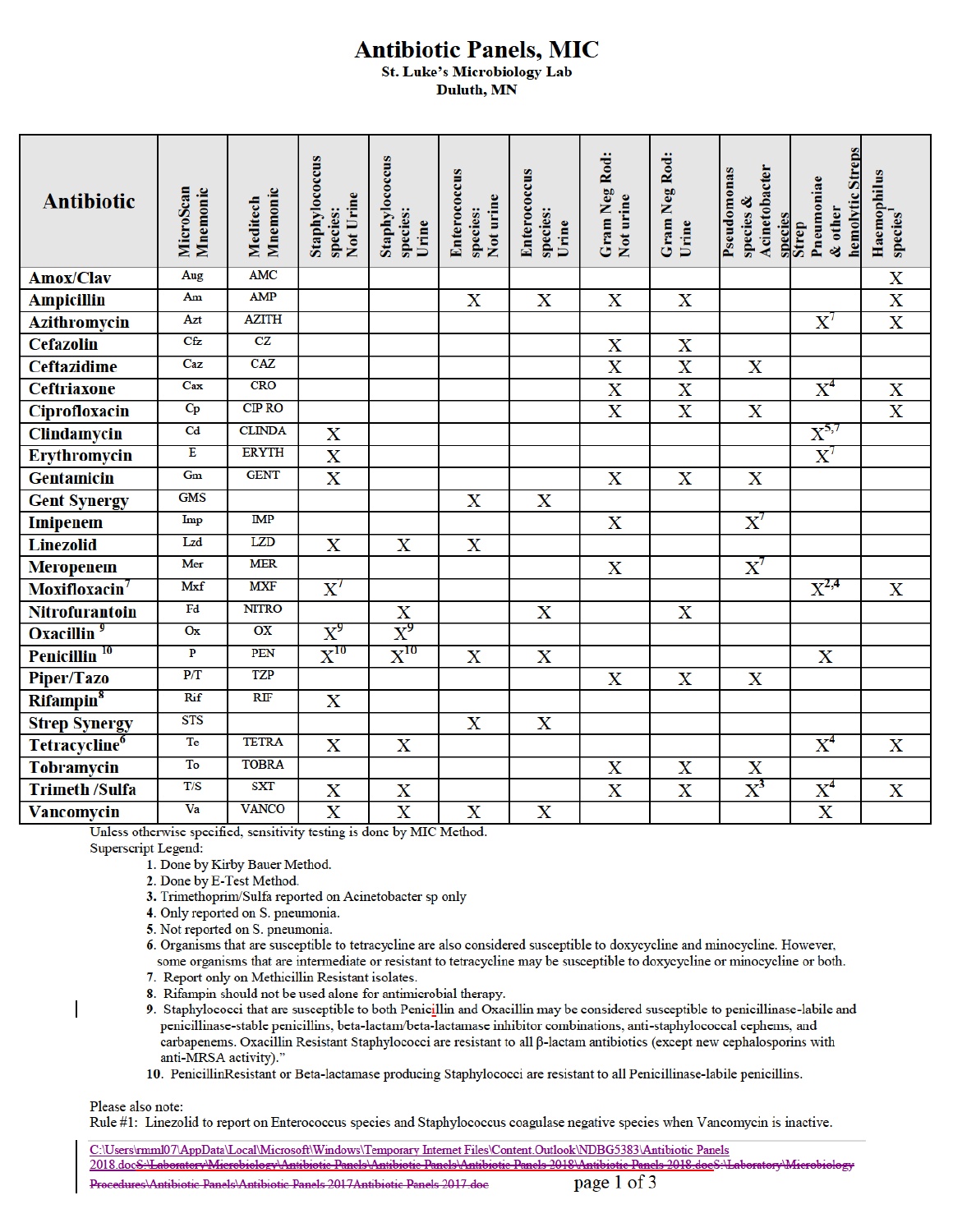# **Antibiotic Panels, MIC**

**St. Luke's Microbiology Lab Duluth, MN**

Rule #2: Daptomycin to report on Enterococcus species when Vancomycin is inactive.

**Original written/date:** 03/05/2004 Deborah Fischer, Microbiology Specialist, MT, ASCP **Revision History:**

Changes made 03/05/04:

- Staph panel-not urine: Remove Levofloxacin. Add Moxifloxacin and Linezolid.
- Staph panel-urine: Remove Levofloxacin. Add Linezolid and Tetracycline.
- Entercocci panel-not urine: Add Linezolid.
- Enterococci panel-urine: Remove Levofloxacin. Add Gentamicin and Streptomycin synergy.
- Gram negative rod panel-not urine: Remove Levofloxacin. Add Moxifloxacin.
- Gram negative rod panel-urine: Remove Levofloxacin. Add Ceftazidime and Tobramycin.
- Pseudomonas: Remove Levofloxacin.
- Strep Pneumonia, Beta strep, and alpha strep panel: Remove Ampicillin and Levofloxacin. Add Azithromycin, Moxifloxacin and Trimethoprim/Sulfa. Note: Ceftriaxone, Moxifloxacin and Trimethoprim/Sulfa reported on ly on S. pneumonia and Clindamycin reported on strep not S. pneumonia.
- Haemophilus panel: Remove Levofloxacin. Add Moxifloxacin and Tetracycline.
- Ticarcillin/Clavulanate to be suppressed on GNR-urine, GNR-not urine and Pseudo panels. To be released only if Piperacilliln/Tazobactam is inactive.
- Changes made June 2007: Daptomycin available at physician's request.

Changes made 2008:

- Linezolid to report on Enterococci spp and Staph coagulase spp. only when Vancomycin is inactive. Daptomycin to report on Enterococci spp when Vancomycin is inactive.
- 2008-Aug  $5<sup>th</sup>$ -Do not report Imipenem on Acinetobacter sp (Micro scan recall)

Changes made 1/05/09:

- Remove Imipenem and replace with Meropenem
- Remove Ampicillin from Staph-Urine panel
- ! Do not report on Urinary tract Infections placed on Moxifloxacin

Changes made 11/02/2011:

- Change gram negative panel from Neg BP 34 to NUC 61.
- Remove Amox/clav, Moxifloxacin and Tetracyline from both gram negative urine and not urine panels.
- Timentin no longer to be reported when pip/tazo is inactive on gram negative urine and gram negative not urine panels.

Change made 02/05/2013:

 Add Impenem to Gram negative rod-not urine, and Pseudomonas-not urine panels because of Meropenem shortages.

Changes made 06/01/2017

- Discontinue reporting of Amoxacillin/Clavulanate for Staphylococcus
- Discontinue reporting of Moxifloxacin for (non-MRSA) Staphylococcus
- Discontinue routine reporting of Cefazolin for Staphylococcus.
- Comment Added: "Rifampin should not be used alone for antimicrobial therapy."
- Comment Added: Staphylococci that are susceptible to both Penicllin and Oxacillin may be considered susceptible to penicillinase-labile and penicillinase-stable penicillins, beta-lactam/beta-lactamase inhibitor combinations, antistaphylococcal cephems, and carbapenems. Oxacillin Resistant Staphylococci are resistant to all β-lactam antibiotics (except new cephalosporins with anti-MRSA activity)."
- Comment Added: "Penicillin Resistant or Beta-lactamase producing Staphylococci are resistant to all Penicillinase-labile penicillins."

### **Review History:**

Reviewed and Approved as is by P & T Committee 04/05/2005 refer to March P&T Committee notes for approval.. Reviewed and Approved as is by P&T Committee 03/07/06, refer to March P&T Committee notes for approval Reviewed and Approved as is by P&T Committee 06/07 Refer to March P&T Committed notes for approval June 2007. Reviewed and Approved as is by P&T Committee 03/03/08 Reviewed and Approved with noted changes by P&T Committee 03/03/09

C:\Users\rmml07\AppData\Local\Microsoft\Windows\Temporary Internet Files\Content.Outlook\NDBG5383\Antibiotic Panels 2018.docS:\Laboratory\Microbiology\Antibiotic Panels\Antibiotic Panels\Antibiotic Panels 2018\Antibiotic Panels 2018.docS:\Laboratory\Microbiology